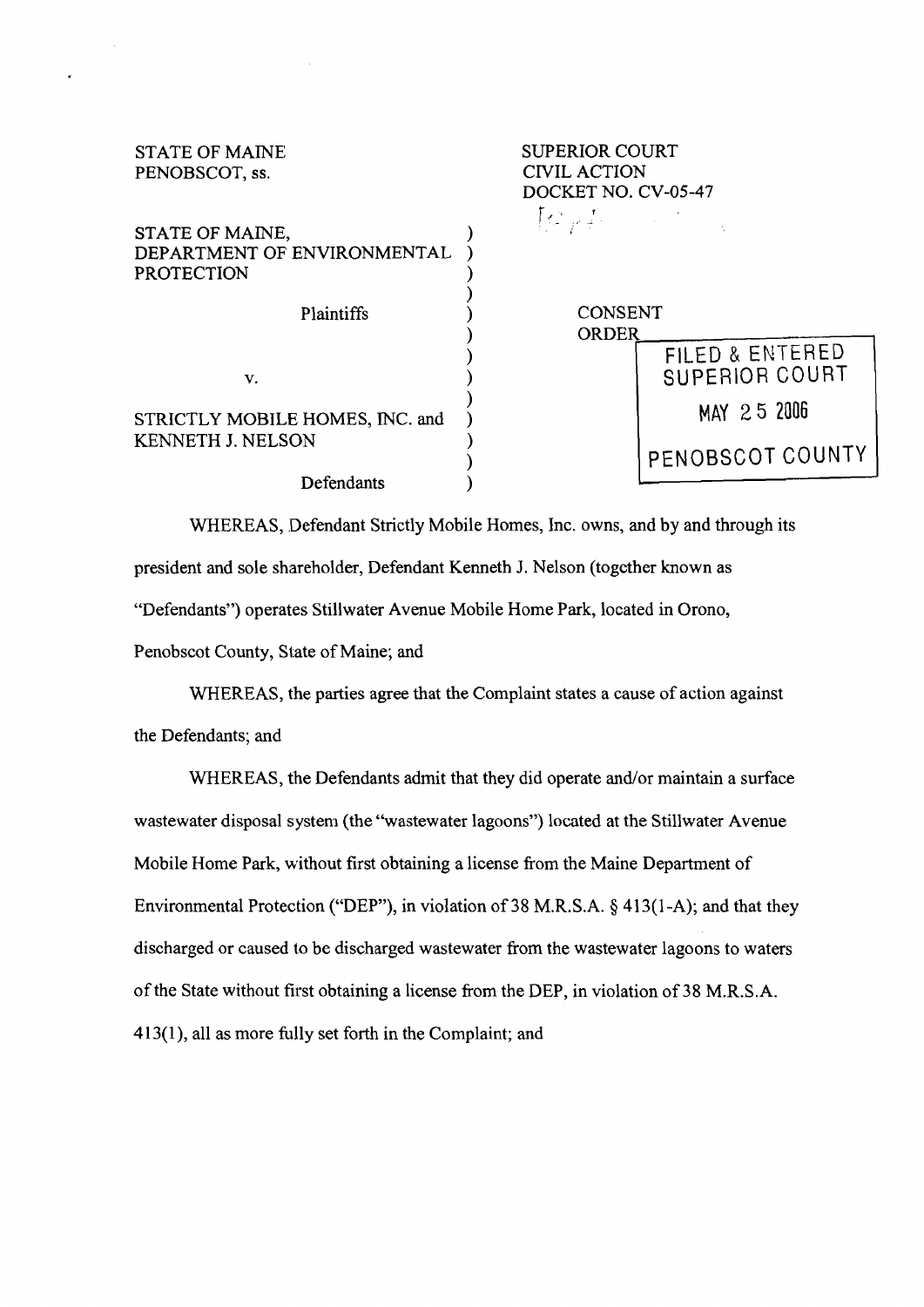WHEREAS, the parties agree to the entry of this Order without any further findings of any law or fact; and

WHEREAS, this Consent Order was filed with the Court at least 30 days before approval, and notice of the proposed Consent Order was published in a newspaper having general circulation in Orono, as required by 38 M.R.S.A. @ 347-A (6) (B); and

WHEREAS, the Court has considered the pleadings and representation of counsel for all parties; and

WHEREAS, the Court finds that it has jurisdictior, over this action; and

WHEREAS, the Court finds this Order to be a full, fair and reasonable disposition of all claims set forth in the Complaint in this action.

THEREFORE, the Court finds that Defendants Strictly Mobile Homes, Inc. and Kenneth J. Nelson have violated Sections 413(1) and 413(1-A) of the Protection and Improvement of Waters Act, 38 M.R.S.A. **\$8** 361 et seq., by operating and/or maintaining a surface wastewater disposal system at the Stillwater Avenue Mobile Home Park without first obtaining a license fiom the DEP, and discharging or causing to be discharged wastewater fiom that system to waters of the State without first obtaining a license from the DEP, all as more fully set forth in the Complaint;

IT IS 'THEREFORE ORDERED, ADJUDGED AND DECREED that Defendants Strictly Mobile Homes, Inc. and Kenneth J. Nelson shall take the following actions in accordance with the following schedule:

## **I. REMEDIAL ACTIONS.**

Defendants shall achieve compliance with the Protection and Improvement of Waters Act by designing and constructing a new wastewater disposal system for the

 $\overline{2}$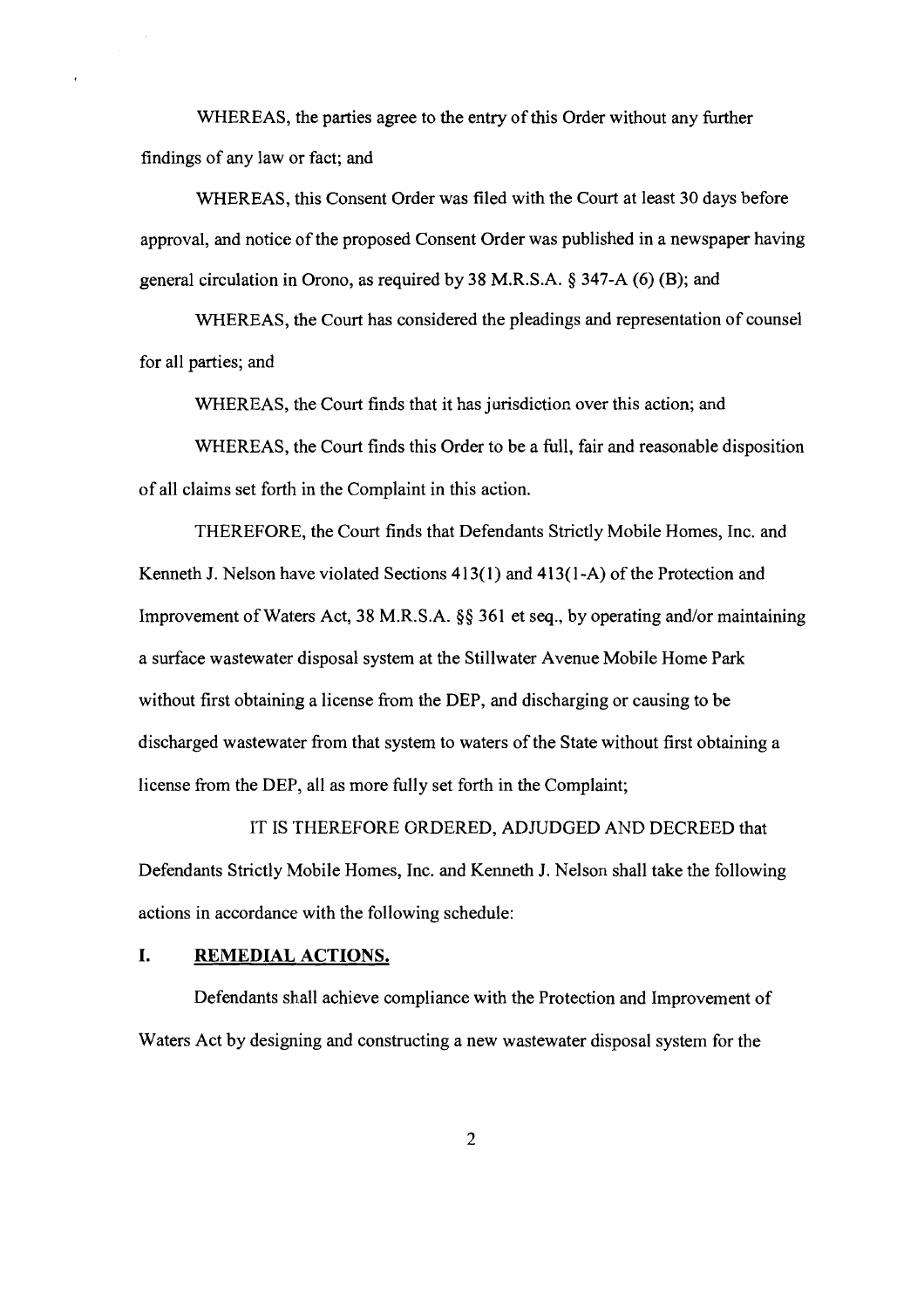Stillwater Avenue Mobile Home Park and permanently discontinuing the wastewater lagoons, all in accordance with applicable statutes and regulations, pursuant to the following schedule:

 $\mathcal{L}$ 

1. Defendants shall evaluate sludge in the wastewater lagoons, in accordance with applicable DEP regulations, and submit the evaluations to DEP on or before March 17,2006; and

2. Defendants shall submit a concept plan for a new subsurface wastewater disposal system at the Stillwater Avenue Mobile Home Park to Gregg Wood of the DEP on or before April 15, 2006; and

**3.** Defendants shall submit an application for a new subsurface wastewater disposal system to the Department of Health and Human Services ("DHHS") and the DEP on or before May 15, 2006; and

4. Defendanits shall submit any information requested by DHHS or the DEP by 14 days after such request; and

5. Defendants shall commence construction of the new subsurface wastewater disposal system at the Stillwater Avenue Mobile Home Park by 15 days after the DHHS approval; and

6. Construction of the subsurface wastewater disposal systea shall be completed, and that system fully operational, all in conformance with the approval issued by the DHHS, by 60 days after the start of construction; and

7. Defendants shall evaluate the sludge in the wastewater lagoons, in accordance with applicable DEP regulations, and submit the evaluation to DEP within 15 days of the new subsurface wastewater disposal system becoming operational; and

 $\overline{3}$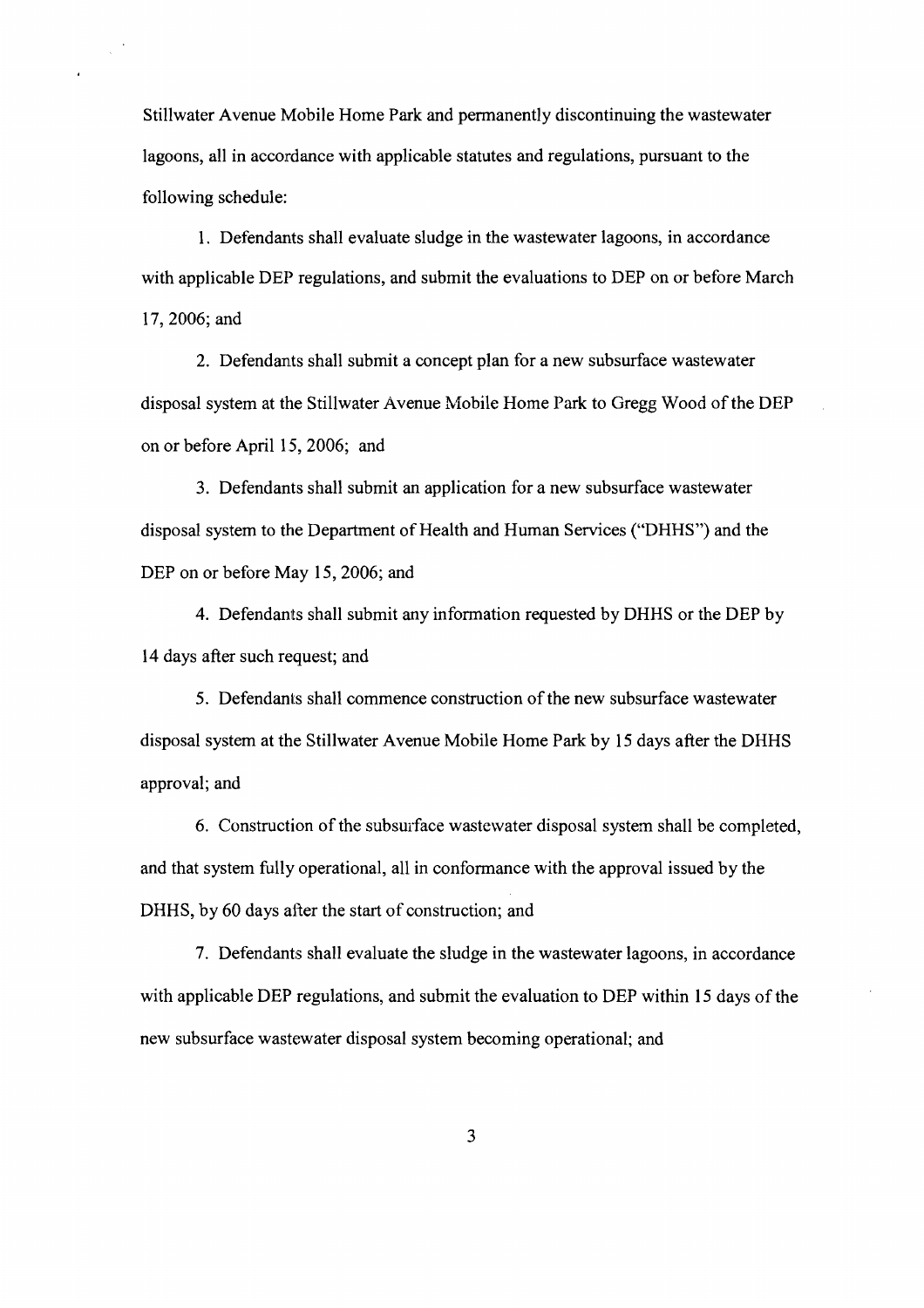8. Defendants shall submit a Notice of Discontinuance with a reclamation plan, as required by DEP regulations, Chapter 550,  $\S$ § 2 and 3, by 15 days after the new subsurface wastewater disposal system becomes operational; and

9. If the sludge evaluations required in paragraphs 1 and 7 above demonstrate that the sludge is appropriate for use as a soil conditioner, as determined by the DEP, Defendants shall permanently discontinue the wastewater lagoons, in accordance with all applicable DEP statutes and regulations and with the DEP's approved reclamation plan on or before August 1,2007; and

10. If the sludge evaluations required in paragraphs 1 and 7 above demonstrate that the sludge is not appropriate for use as a soil conditioner, as determined by the DEP, Defendants shall submit a reclamation plan, as required in paragraph 8 above, that complies with all applicable DEP statutes and regulations.

### **11.** PENALTIES.

#### **A.** Amount and Pavment Schedule.

Defendants shall pay to the Treasurer, State of Maine, a total civil monetary penalty of Eighteen Thousand dollars (\$18,000.00) for the violations detailed in the Complaint. Payment shall be made as follows: Six Thousand dollars (\$6,000) to be paid on or before 180 days after the date of judicial approval of this Order; Six Thousand dollars (\$6,000.00) to be paid on or before 360 days of judicial approval of this Order; and Six Thousand dollars (\$6,000.00) to be paid on or before 540 days of judicial approval of this Order. Checks made out to the Treasurer, State of Maine, shall be sent to Commissioner, Department of Environmental Protection, 17 State House Station, Augusta, Maine, 04333-0017.

 $\overline{4}$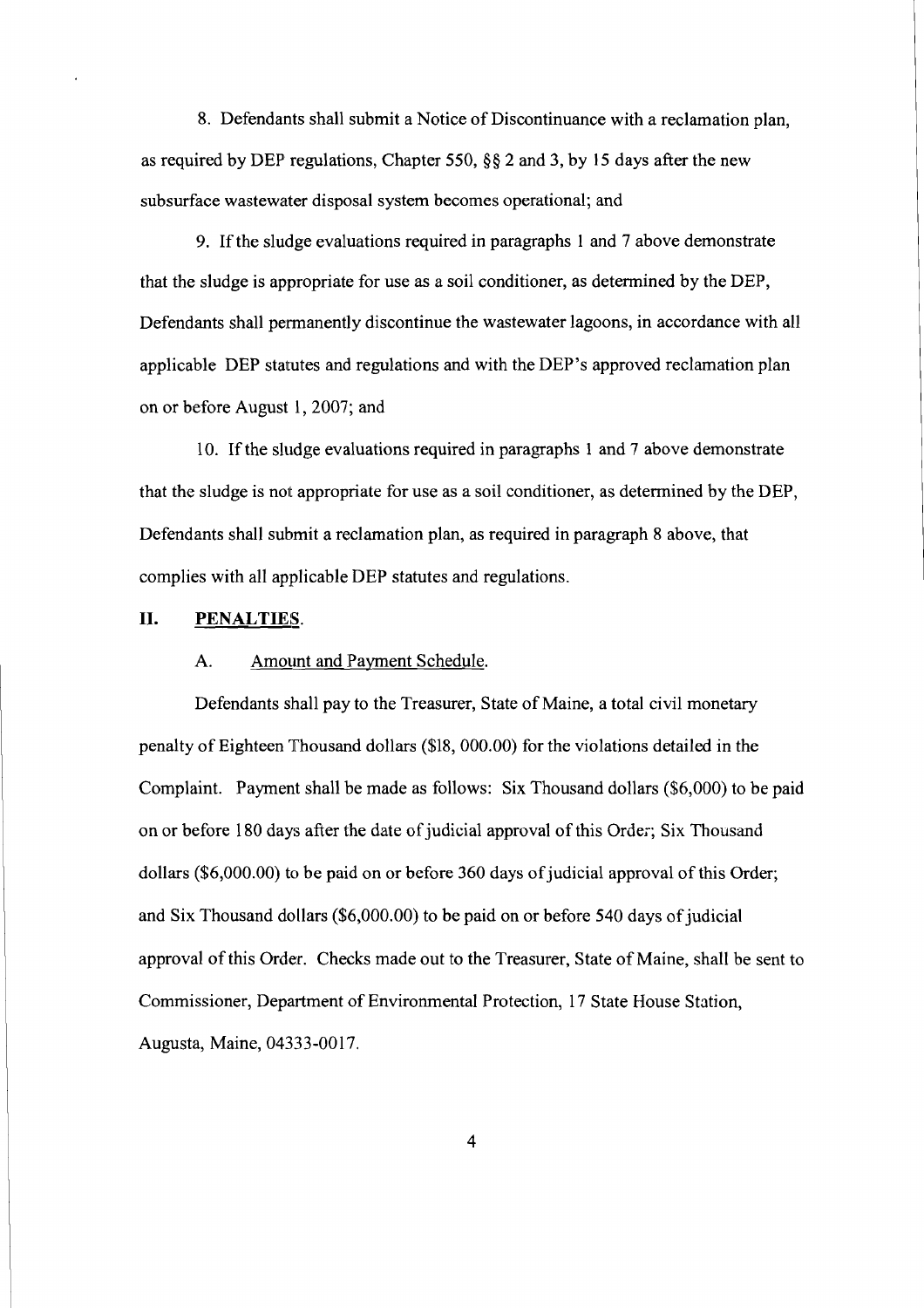B. Stipulated Penalties.

Defendants shall pay to the Treasurer, State of Maine, the following stipulated penalties upon demand:

One Hundred dollars (\$100) for each calendar day starting from the first day in which Defendants have not fully or timely complied with each of the deadlines as set forth in paragraph I above, or for which payment of the penalty installments is not received by the DEP, as set forth in paragraph II (A) above.

Plaintiffs, at their option, may pursue any other remedy available to them in lieu of a demand for stipillated penalties.

# **111. JOINT AND SEVERAL LIABILITY**

Defendants Strictly Mobile Homes, Inc. and Kenneth J. Nelson are jointly and severally liable for all obligations ordered herein.

## **IV. RELEASE**

Plaintiffs hereby release Defendants from all civil claims set forth in the Plaintiffs' Complaint filed in this action. The State retains all rights available to it to enforce any violation of this Consent Order. The State also retains all its rights under applicable laws, regulations and licenses to enforce any and all violations not specifically set forth in the Complaint filed in this action.

## V. GENERAL PROVISIONS.

#### **A.** Court Jurisdiction

The Court shall retain jurisdiction for the purpose of enabling any party to this Consent Order to apply to this Court at any time for such modifications of this Order as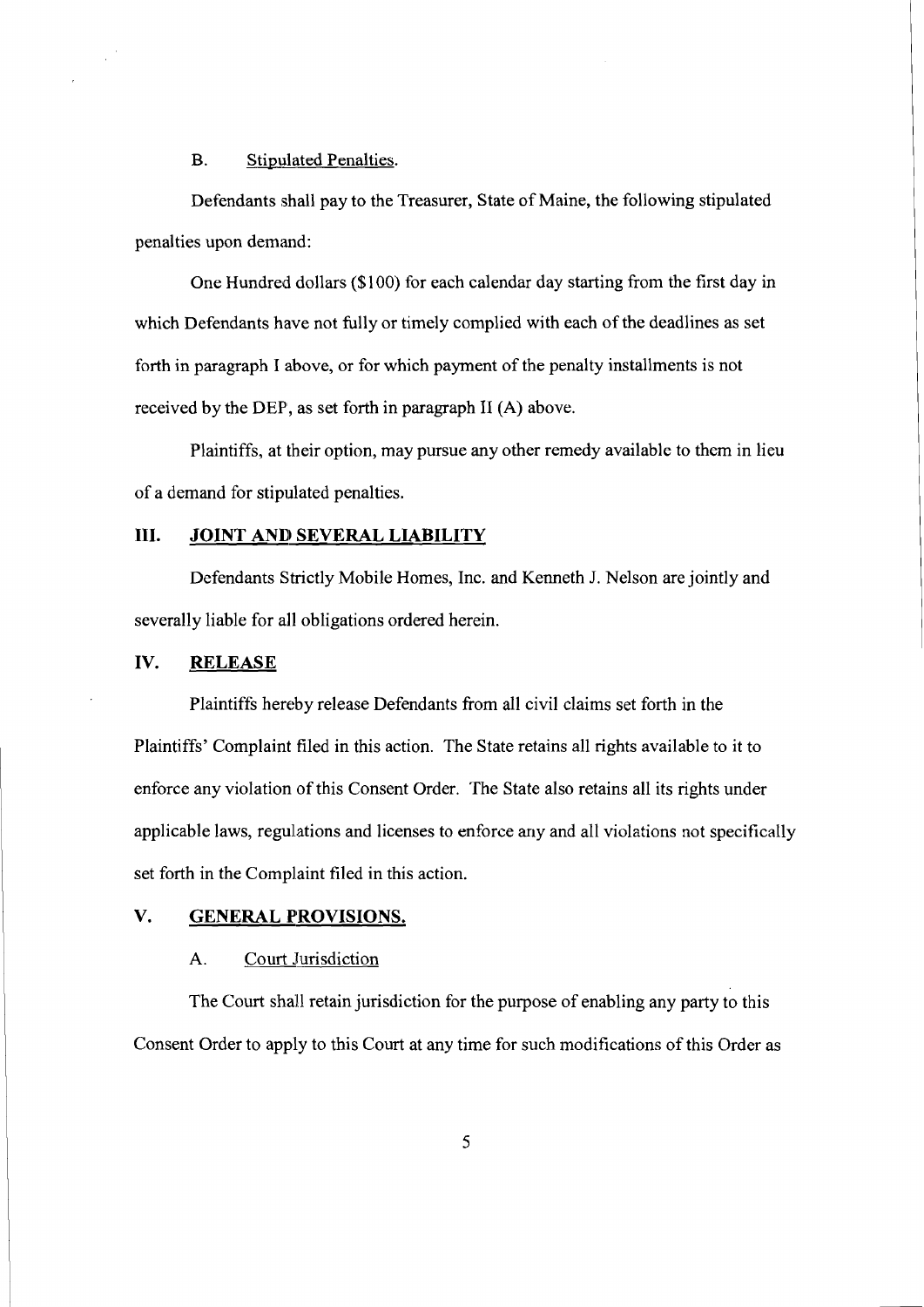may be necessary for enforcement of any terms of this Order, or for any other action necessary or appropriate to effectuate the terms of this Order. Any modifications of this Consent Order must be in writing.

#### B. Modification.

 $\mathcal{L}^{(0)}$ 

The parties may agree in writing to reasonable extensions of time for any of the actions required under this Consent Order and such extensions shall extend the period of time for purposes of stipulated penalties under Section 11.

At the direction of the Court, this Order shall be incorporated into the docket by reference. Rule  $79(a)$ .

Dated:  $5-25-16$ 

SEEN AND AGREED TO:

Strictly Mobile Homes, Inc.

Justice/Superior Court Androw M. Mead

Kenneth J. Nelson

STATE OF MAINE AND DEPARTMENT OF ENVIRONMENTAL PROTECTION

Carol A. Blasi, Assistant Attorney General Department of Attorney General Maine Bar No. 8212 6 State House Station Augusta, Maine 04333-0006 (207) 626-8582